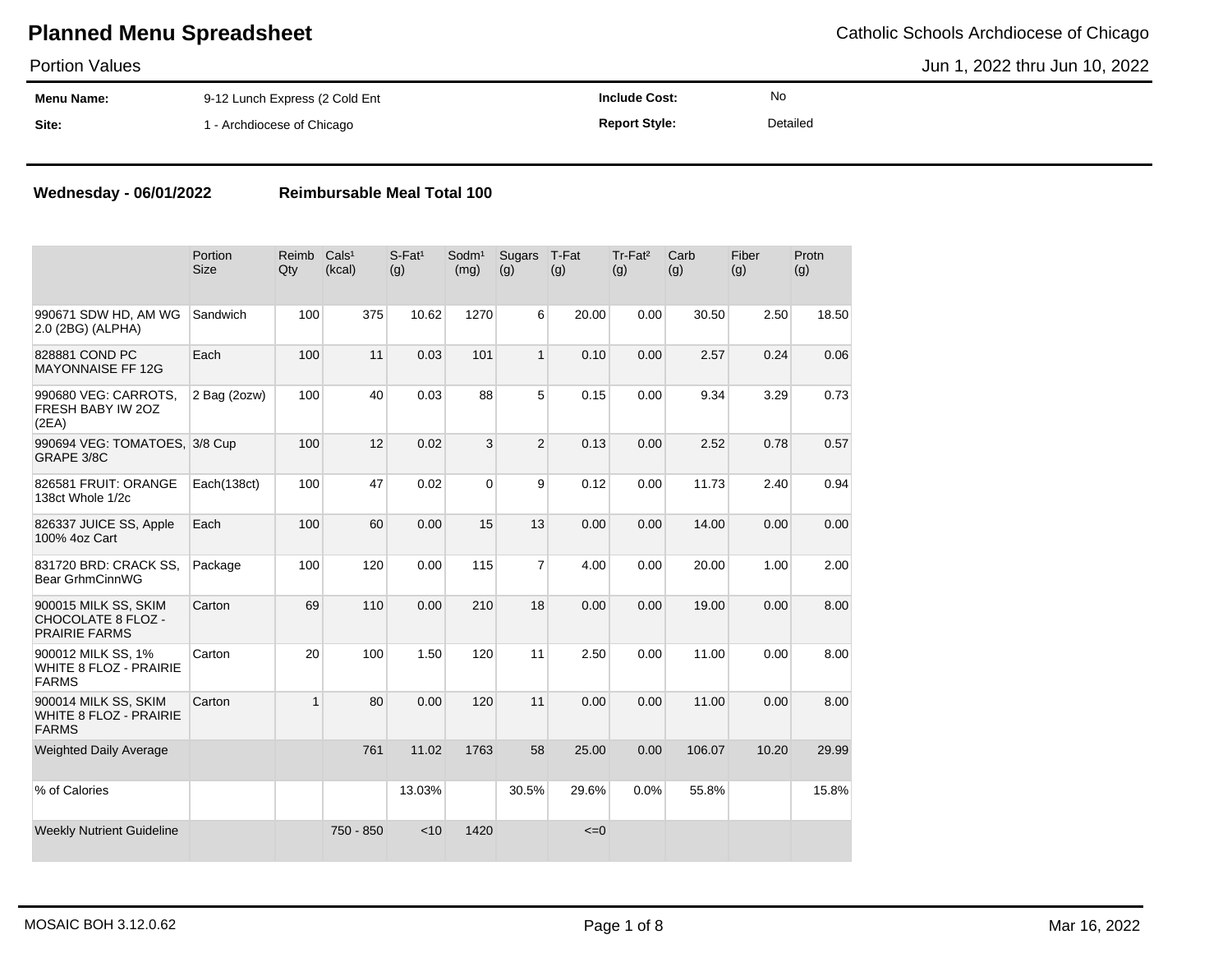#### Jun 1, 2022 thru Jun 10, 2022

### **Planned Menu Spreadsheet** Catholic Schools Archdiocese of Chicago

### Portion Values

**Thursday - 06/02/2022 Reimbursable Meal Total 100**

|                                                                       | Portion<br><b>Size</b> | Reimb<br>Qty | Cals <sup>1</sup><br>(kcal) | $S$ -Fat <sup>1</sup><br>(g) | Sodm <sup>1</sup><br>(mg) | Sugars<br>(g)  | T-Fat<br>(g) | Tr-Fat <sup>2</sup><br>(g) | Carb<br>(g) | Fiber<br>(g) | Protn<br>(g) |
|-----------------------------------------------------------------------|------------------------|--------------|-----------------------------|------------------------------|---------------------------|----------------|--------------|----------------------------|-------------|--------------|--------------|
| 990569 SDW BD, CHam<br>PV WG 2.0 (2BG) (ALPHA)                        | Sandwich               | 100          | 321                         | 6.52                         | 823                       | 3              | 13.56        | 0.00                       | 29.02       | 2.00         | 21.10        |
| 825862 COND PC Mustard Each<br>6g                                     |                        | 100          | $\Omega$                    | 0.00                         | 65                        | $\overline{0}$ | 0.00         | 0.00                       | 1.00        | 0.00         | 0.00         |
| 000099 VEG: SALAD,<br>Bean Three 3/4 c                                | $3/4$ cup              | 100          | 116                         | 0.02                         | 245                       | 4              | 2.99         | $*0.00$                    | 17.90       | 5.97         | 5.22         |
| 831434 VEG: CARROTS,<br>FRESH BABY IW 20Z                             | Bag (2ozw)             | 100          | 20                          | 0.01                         | 44                        | 3              | 0.07         | 0.00                       | 4.67        | 1.64         | 0.36         |
| 000154 FRUIT: CRAISINS.<br>SS Origin1.16                              | Box (1.16oz)           | 100          | 110                         | 0.00                         | $\mathbf 0$               | 24             | 0.00         | 0.00                       | 27.00       | 2.00         | 0.00         |
| 826340 JUICE SS, Frt Bld<br>100% 4oz Crt                              | Each                   | 100          | 60                          | 0.00                         | 10                        | 13             | 0.00         | 0.00                       | 14.00       | 0.00         | 0.00         |
| 831289 BRD: CRACK SS,<br>Chz-It WG                                    | Package                | 100          | 100                         | 1.00                         | 150                       | 0              | 3.50         | 0.00                       | 14.00       | 1.00         | 2.00         |
| 900015 MILK SS, SKIM<br>CHOCOLATE 8 FLOZ -<br><b>PRAIRIE FARMS</b>    | Carton                 | 69           | 110                         | 0.00                         | 210                       | 18             | 0.00         | 0.00                       | 19.00       | 0.00         | 8.00         |
| 900012 MILK SS, 1%<br><b>WHITE 8 FLOZ - PRAIRIE</b><br><b>FARMS</b>   | Carton                 | 20           | 100                         | 1.50                         | 120                       | 11             | 2.50         | 0.00                       | 11.00       | 0.00         | 8.00         |
| 900014 MILK SS, SKIM<br><b>WHITE 8 FLOZ - PRAIRIE</b><br><b>FARMS</b> | Carton                 | $\mathbf{1}$ | 80                          | 0.00                         | 120                       | 11             | 0.00         | 0.00                       | 11.00       | 0.00         | 8.00         |
| <b>Weighted Daily Average</b>                                         |                        |              | 824                         | 7.85                         | 1507                      | 61             | 20.62        | $*0.00$                    | 123.02      | 12.62        | 35.89        |
| % of Calories                                                         |                        |              |                             | 8.57%                        |                           | 29.6%          | 22.5%        | $*0.0\%$                   | 59.7%       |              | 17.4%        |
| <b>Weekly Nutrient Guideline</b>                                      |                        |              | 750 - 850                   | < 10                         | 1420                      |                | $\leq=0$     |                            |             |              |              |

**Friday - 06/03/2022 Reimbursable Meal Total 100**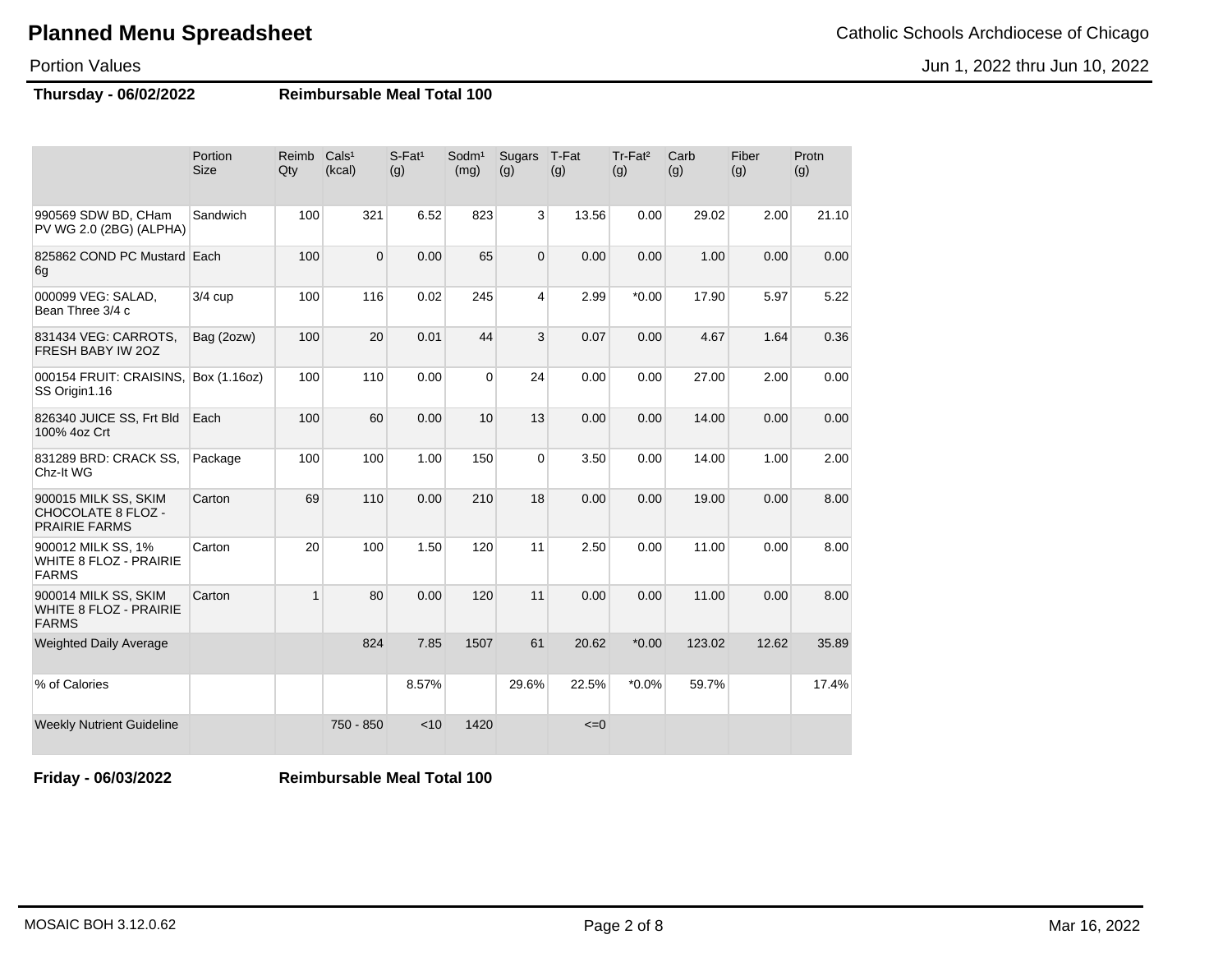Jun 1, 2022 thru Jun 10, 2022

Portion Values

|                                                                     | Portion<br><b>Size</b> | Reimb<br>Qty | Cals <sup>1</sup><br>(kcal) | $S$ -Fat <sup>1</sup><br>(g) | Sodm <sup>1</sup><br>(mg) | Sugars<br>(g)  | T-Fat<br>(g) | Tr-Fat <sup>2</sup><br>(g) | Carb<br>(g) | Fiber<br>(g) | Protn<br>(g) |
|---------------------------------------------------------------------|------------------------|--------------|-----------------------------|------------------------------|---------------------------|----------------|--------------|----------------------------|-------------|--------------|--------------|
| 990711 SALAD, THAM<br>C/BPEPP ITALIAN AP<br>ROM 2.25                | Each                   | 100          | 208                         | 5.74                         | 650                       | 1              | 12.71        | 0.00                       | 3.18        | 0.79         | 18.70        |
| 990650 Breadstick WG<br>1BG (1EA)(Alpha) - Indiv<br>Overwrapped     | Each                   | 100          | 70                          | 0.00                         | 140                       | $\mathbf{1}$   | 1.00         | 0.00                       | 14.00       | 1.50         | 3.00         |
| 833328 COND PC,<br>DRESSING ITALIAN FF<br>12G (PPI)                 | Packet                 | 100          | 5                           | 0.00                         | 120                       | $\Omega$       | 0.00         | 0.00                       | 1.00        | 0.00         | 0.00         |
| 990583 VEG: PEPPERS,<br><b>GREEN JULIENNE AP</b><br>1/4c            | <b>1/4 Cup</b>         | 100          | 5                           | 0.01                         | $\mathbf{1}$              | $\mathbf{1}$   | 0.04         | 0.00                       | 1.19        | 0.44         | 0.22         |
| 831434 VEG: CARROTS,<br>FRESH BABY IW 20Z                           | Bag (2ozw)             | 100          | 20                          | 0.01                         | 44                        | 3              | 0.07         | 0.00                       | 4.67        | 1.64         | 0.36         |
| 826581 FRUIT: ORANGE<br>138ct Whole 1/2c                            | Each(138ct)            | 100          | 47                          | 0.02                         | $\mathbf 0$               | 9              | 0.12         | 0.00                       | 11.73       | 2.40         | 0.94         |
| 826343 JUICE SS,<br>Grape100% 4oz Cart                              | Each                   | 100          | 80                          | 0.00                         | 15                        | 18             | 0.00         | 0.00                       | 18.00       | 0.00         | 1.00         |
| 825953 BRD: CRACK SS.<br>GFishChd.75ozWG                            | Package                | 100          | 100                         | 0.50                         | 170                       | $\overline{0}$ | 4.00         | 0.00                       | 14.00       | 1.00         | 2.00         |
| 831285 BRD: CRACK SS,<br>Animal WG                                  | Package                | 100          | 120                         | 1.00                         | 115                       | 8              | 3.50         | 0.00                       | 22.00       | 2.00         | 2.00         |
| 900015 MILK SS, SKIM<br>CHOCOLATE 8 FLOZ -<br><b>PRAIRIE FARMS</b>  | Carton                 | 69           | 110                         | 0.00                         | 210                       | 18             | 0.00         | 0.00                       | 19.00       | 0.00         | 8.00         |
| 900014 MILK SS, SKIM<br>WHITE 8 FLOZ - PRAIRIE<br><b>FARMS</b>      | Carton                 | 20           | 80                          | 0.00                         | 120                       | 11             | 0.00         | 0.00                       | 11.00       | 0.00         | 8.00         |
| 900012 MILK SS, 1%<br><b>WHITE 8 FLOZ - PRAIRIE</b><br><b>FARMS</b> | Carton                 | 1            | 100                         | 1.50                         | 120                       | 11             | 2.50         | 0.00                       | 11.00       | 0.00         | 8.00         |
| <b>Weighted Daily Average</b>                                       |                        |              | 748                         | 7.30                         | 1425                      | 56             | 21.48        | 0.00                       | 105.19      | 9.77         | 35.43        |
| % of Calories                                                       |                        |              |                             | 8.78%                        |                           | 29.9%          | 25.8%        | 0.0%                       | 56.3%       |              | 18.9%        |
| <b>Weekly Nutrient Guideline</b>                                    |                        |              | 750 - 850                   | < 10                         | 1420                      |                | $\leq=0$     |                            |             |              |              |

**Monday - 06/06/2022 Reimbursable Meal Total 50**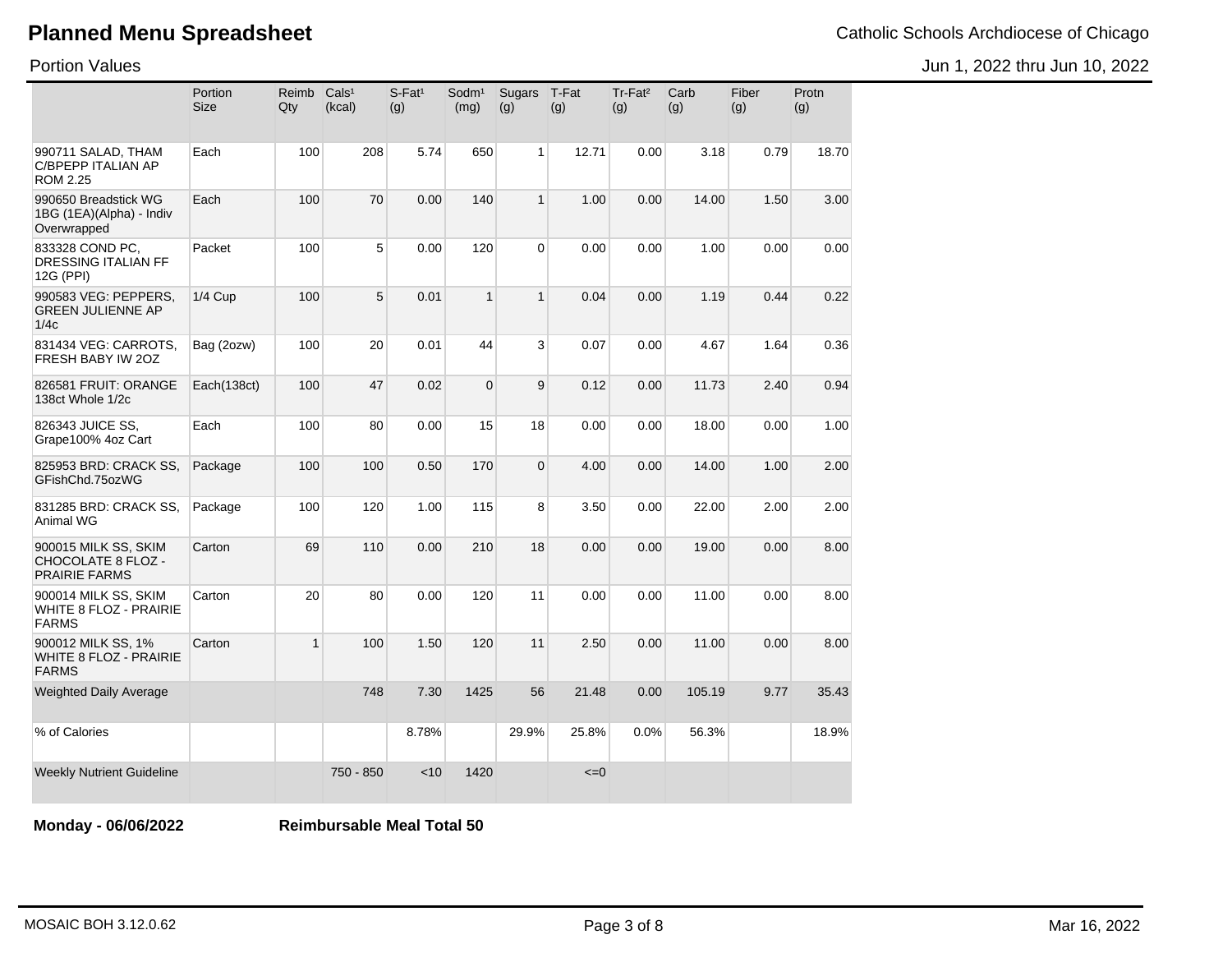Portion Values

Jun 1, 2022 thru Jun 10, 2022

|                                                                       | Portion<br><b>Size</b> | Reimb<br>Qty | Cals <sup>1</sup><br>(kcal) | $S$ -Fat <sup>1</sup><br>(g) | Sodm <sup>1</sup><br>(mg) | Sugars<br>(g)  | T-Fat<br>(g) | Tr-Fat <sup>2</sup><br>(g) | Carb<br>(g) | Fiber<br>(g) | Protn<br>(g) |
|-----------------------------------------------------------------------|------------------------|--------------|-----------------------------|------------------------------|---------------------------|----------------|--------------|----------------------------|-------------|--------------|--------------|
| 990644 PACK: PEPP<br>CHXBF, CH CUBES,<br>FLTBRD MINI WG 2(1BG)        | Pack                   | 50           | 320                         | 9.31                         | 917                       | $\mathbf{1}$   | 21.83        | 0.00                       | 14.07       | 1.00         | 17.49        |
| 990551 VEG: SALAD,<br>POTATO AP 3/4C (1/2C<br>VEG)                    | 3/4 Cup                | 50           | 330                         | 3.00                         | 810                       | 11             | 18.01        | 0.00                       | 40.52       | 4.50         | 3.00         |
| 990680 VEG: CARROTS,<br>FRESH BABY IW 20Z<br>(2EA)                    | 2 Bag (2ozw)           | 50           | 40                          | 0.03                         | 88                        | 5              | 0.15         | 0.00                       | 9.34        | 3.29         | 0.73         |
| 000108 FRUIT: CUP SS.<br><b>APPLESC CINN UNSWT</b><br>SHLF-STBL 1/2C  | Each (1/2c)            | 50           | 50                          | 0.00                         | $\Omega$                  | 12             | 0.00         | 0.00                       | 14.00       | 1.00         | 0.00         |
| 826343 JUICE SS.<br>Grape100% 4oz Cart                                | Each                   | 50           | 80                          | 0.00                         | 15                        | 18             | 0.00         | 0.00                       | 18.00       | 0.00         | 1.00         |
| 825962 BRD: CRACK SS,<br>GFishPrtz .75oz                              | Package                | 50           | 90                          | 0.00                         | 200                       | $\overline{0}$ | 1.50         | 0.00                       | 16.00       | 1.00         | 2.00         |
| 900015 MILK SS, SKIM<br>CHOCOLATE 8 FLOZ -<br><b>PRAIRIE FARMS</b>    | Carton                 | 34           | 110                         | 0.00                         | 210                       | 18             | 0.00         | 0.00                       | 19.00       | 0.00         | 8.00         |
| 900012 MILK SS, 1%<br><b>WHITE 8 FLOZ - PRAIRIE</b><br><b>FARMS</b>   | Carton                 | 10           | 100                         | 1.50                         | 120                       | 11             | 2.50         | 0.00                       | 11.00       | 0.00         | 8.00         |
| 900014 MILK SS, SKIM<br><b>WHITE 8 FLOZ - PRAIRIE</b><br><b>FARMS</b> | Carton                 | 1            | 80                          | 0.00                         | 120                       | 11             | 0.00         | 0.00                       | 11.00       | 0.00         | 8.00         |
| <b>Weighted Daily Average</b>                                         |                        |              | 1006                        | 12.64                        | 2200                      | 62             | 41.99        | 0.00                       | 127.27      | 10.79        | 31.41        |
| % of Calories                                                         |                        |              |                             | 11.31%                       |                           | 24.7%          | 37.6%        | 0.0%                       | 50.6%       |              | 12.5%        |
| <b>Weekly Nutrient Guideline</b>                                      |                        |              | 750 - 850                   | < 10                         | 1420                      |                | $\leq=0$     |                            |             |              |              |

**Tuesday - 06/07/2022 Reimbursable Meal Total 50**

|                                              | Portion<br><b>Size</b> | Reimb<br>Qty | Cals <sup>1</sup><br>(kcal) | $S$ -Fat <sup>1</sup><br>(g) | Sodm <sup>1</sup><br>(mg) | Sugars<br>(g)   | T-Fat<br>(g) | Tr-Fat <sup>2</sup><br>(g) | Carb<br>(g) | Fiber<br>(g) | Protn<br>(g) |
|----------------------------------------------|------------------------|--------------|-----------------------------|------------------------------|---------------------------|-----------------|--------------|----------------------------|-------------|--------------|--------------|
| 990369 Danimals,<br>Strawberry Banana Yogurt | ea                     | 50           | 70                          | 0.00                         | 70                        | 9               | 0.00         | 0.00                       | 12.00       | 0.00         | 4.00         |
| 831305 BRD: MUF AP,<br>Blueb 2ozWG (1BG)     | Muffin                 | 50           | 190                         | 2.00                         | 130                       | 16 <sub>1</sub> | 6.00         | 0.00                       | 30.00       | 2.00         | 3.00         |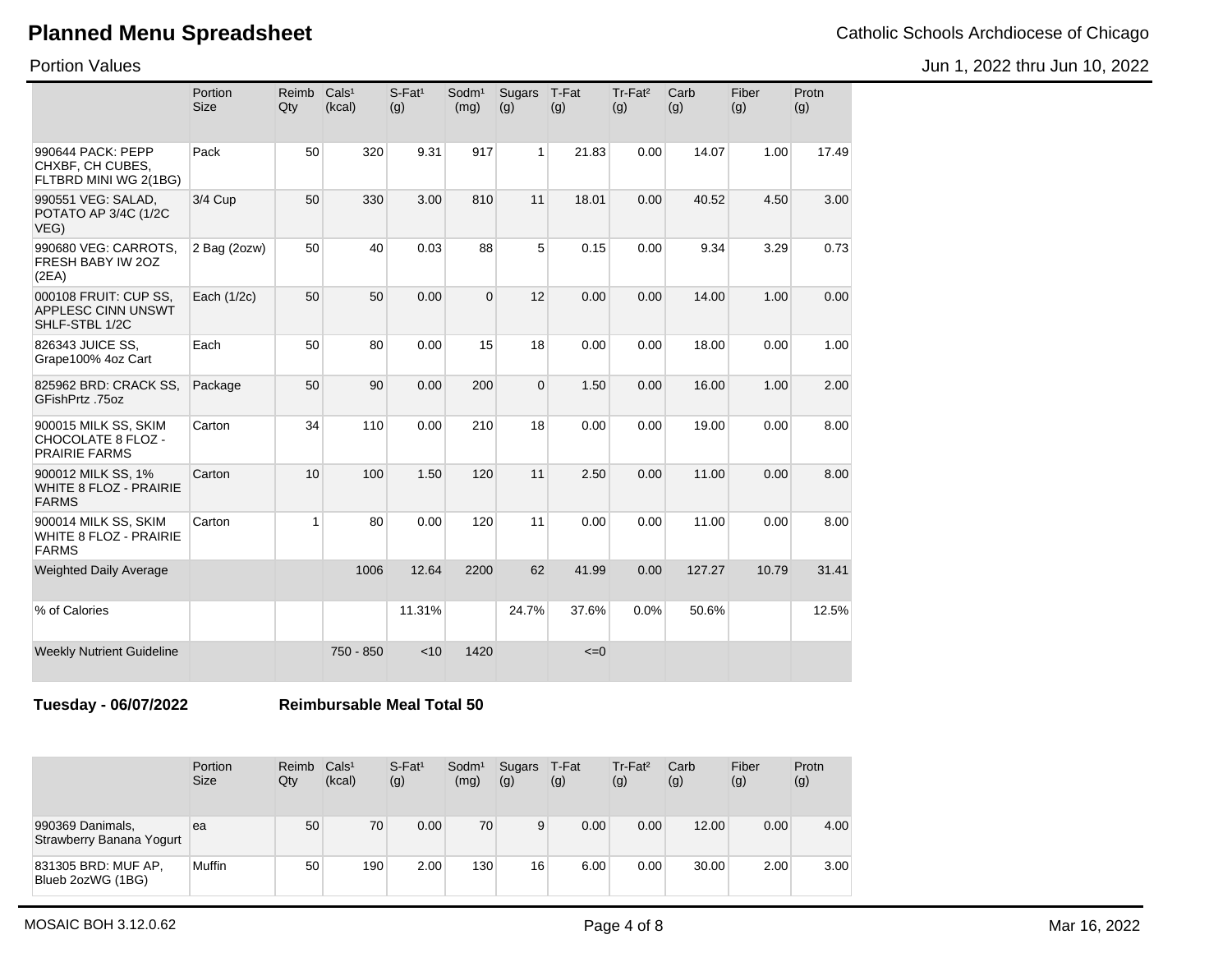Jun 1, 2022 thru Jun 10, 2022

Portion Values

|                                                                       | Portion<br><b>Size</b> | Reimb<br>Qty   | Cals <sup>1</sup><br>(kcal) | $S$ -Fat <sup>1</sup><br>(g) | Sodm <sup>1</sup><br>(mg) | <b>Sugars</b><br>(g) | T-Fat<br>(g) | Tr-Fat <sup>2</sup><br>(g) | Carb<br>(g) | Fiber<br>(g) | Protn<br>(g) |
|-----------------------------------------------------------------------|------------------------|----------------|-----------------------------|------------------------------|---------------------------|----------------------|--------------|----------------------------|-------------|--------------|--------------|
| 829216 CHEESE, MZ<br>String LF 1ea 1.0                                | <b>Stick</b>           | 50             | 60                          | 2.00                         | 200                       | $\mathbf{1}$         | 3.00         | 0.00                       | 1.00        | 0.00         | 7.00         |
| 990694 VEG: TOMATOES, 3/8 Cup<br>GRAPE 3/8C                           |                        | 50             | 12                          | 0.02                         | 3                         | $\overline{2}$       | 0.13         | 0.00                       | 2.52        | 0.78         | 0.57         |
| 990680 VEG: CARROTS,<br>FRESH BABY IW 2OZ<br>(2EA)                    | 2 Bag (2ozw)           | 50             | 40                          | 0.03                         | 88                        | 5                    | 0.15         | 0.00                       | 9.34        | 3.29         | 0.73         |
| 000124 FRUIT: PEARS<br>150 ct.                                        | Each (150ct)           | 50             | 67                          | 0.03                         | 1                         | 12                   | 0.17         | 0.00                       | 17.97       | 3.66         | 0.42         |
| 826337 JUICE SS, Apple<br>100% 4oz Cart                               | Each                   | 50             | 60                          | 0.00                         | 15                        | 13                   | 0.00         | 0.00                       | 14.00       | 0.00         | 0.00         |
| 831141 BRD: CRACK SS,<br>ScoobyDoo CinWG                              | Package                | 50             | 120                         | 1.00                         | 115                       | 8                    | 3.50         | 0.00                       | 21.00       | 1.00         | 2.00         |
| 900015 MILK SS, SKIM<br>CHOCOLATE 8 FLOZ -<br><b>PRAIRIE FARMS</b>    | Carton                 | 34             | 110                         | 0.00                         | 210                       | 18                   | 0.00         | 0.00                       | 19.00       | 0.00         | 8.00         |
| 900012 MILK SS, 1%<br><b>WHITE 8 FLOZ - PRAIRIE</b><br><b>FARMS</b>   | Carton                 | 10             | 100                         | 1.50                         | 120                       | 11                   | 2.50         | 0.00                       | 11.00       | 0.00         | 8.00         |
| 900014 MILK SS, SKIM<br><b>WHITE 8 FLOZ - PRAIRIE</b><br><b>FARMS</b> | Carton                 | $\overline{1}$ | 80                          | 0.00                         | 120                       | 11                   | 0.00         | 0.00                       | 11.00       | 0.00         | 8.00         |
| <b>Weighted Daily Average</b>                                         |                        |                | 715                         | 5.37                         | 792                       | 80                   | 13.44        | 0.00                       | 123.17      | 10.72        | 24.92        |
| % of Calories                                                         |                        |                |                             | 6.76%                        |                           | 44.8%                | 16.9%        | 0.0%                       | 68.9%       |              | 13.9%        |
| <b>Weekly Nutrient Guideline</b>                                      |                        |                | 750 - 850                   | < 10                         | 1420                      |                      | $\leq=0$     |                            |             |              |              |

**Wednesday - 06/08/2022 Reimbursable Meal Total 50**

|                                                                  | Portion<br><b>Size</b> | Reimb<br>Qty | Cals <sup>1</sup><br>(kcal) | $S$ -Fat <sup>1</sup><br>(g) | Sodm <sup>1</sup><br>(mg) | Sugars<br>(g) | T-Fat<br>(g) | $Tr-Fat2$<br>(g) | Carb<br>(g) | Fiber<br>(g) | Protn<br>(g) |
|------------------------------------------------------------------|------------------------|--------------|-----------------------------|------------------------------|---------------------------|---------------|--------------|------------------|-------------|--------------|--------------|
| 990673 SDW HD, TKY<br>(JENNIE-O SLICED) PV<br>WG 2 (2BG) (ALPHA) | Sandwich               | 50           | 308                         | 5.42                         | 728                       | 3             | 12.00        | 0.00             | 29.00       | 2.50         | 22.17        |
| 825862 COND PC Mustard Each<br>6g                                |                        | 50           | 0                           | 0.00                         | 65                        | 0             | 0.00         | 0.00             | 1.00        | 0.00         | 0.00         |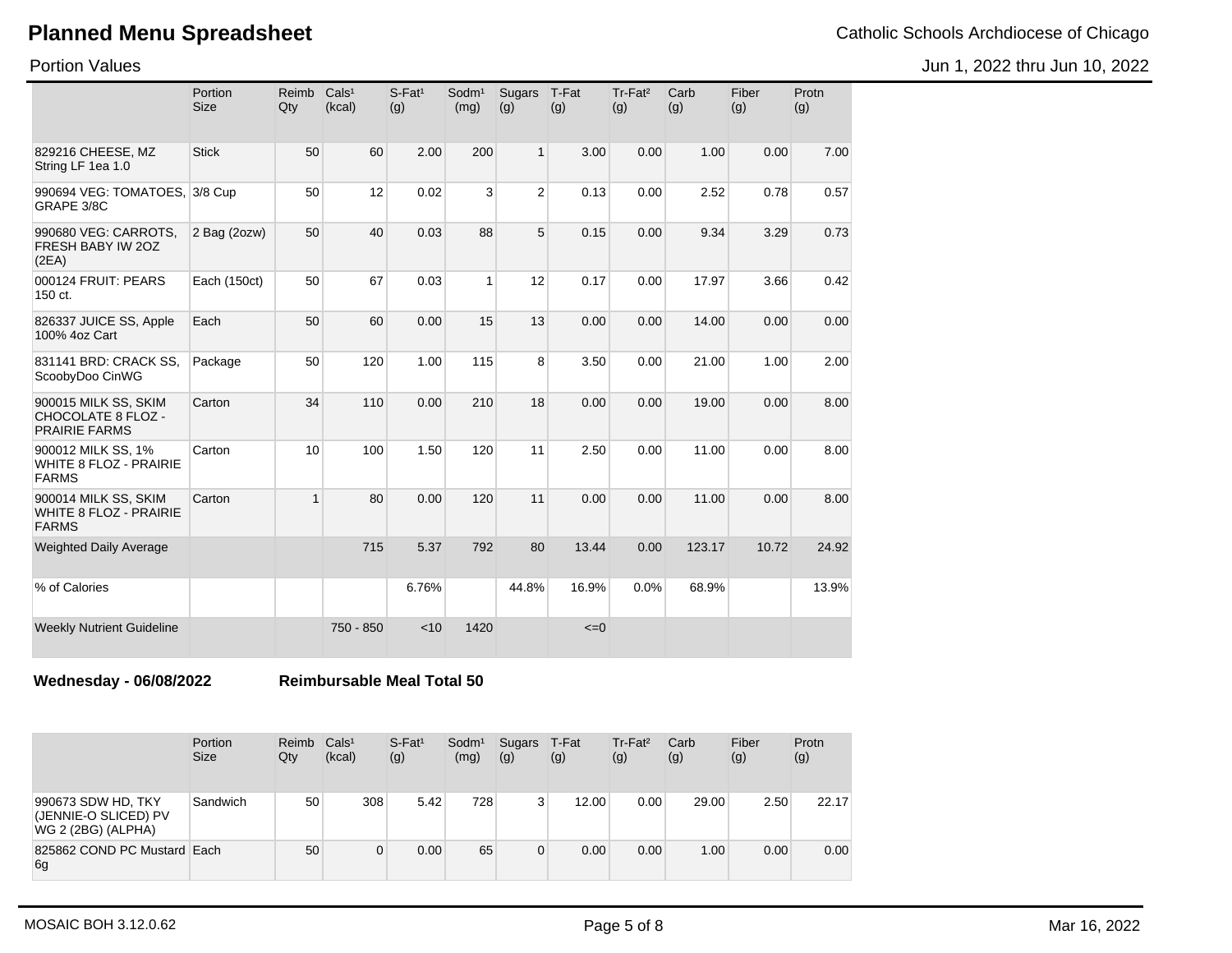Portion Values

|                                                                       | Portion<br><b>Size</b> | Reimb<br>Qty    | Cals <sup>1</sup><br>(kcal) | $S$ -Fat <sup>1</sup><br>(g) | Sodm <sup>1</sup><br>(mg) | Sugars<br>(g) | T-Fat<br>(g) | Tr-Fat <sup>2</sup><br>(g) | Carb<br>(g) | Fiber<br>(g) | Protn<br>(g) |
|-----------------------------------------------------------------------|------------------------|-----------------|-----------------------------|------------------------------|---------------------------|---------------|--------------|----------------------------|-------------|--------------|--------------|
| 000099 VEG: SALAD,<br>Bean Three 3/4 c                                | 3/4 cup                | 50              | 116                         | 0.02                         | 245                       | 4             | 2.99         | $*0.00$                    | 17.90       | 5.97         | 5.22         |
| 831434 VEG: CARROTS.<br>FRESH BABY IW 20Z                             | Bag (2ozw)             | 50              | 20                          | 0.01                         | 44                        | 3             | 0.07         | 0.00                       | 4.67        | 1.64         | 0.36         |
| 832571 FRUIT: APPLE,<br>Slcd IW 2oz                                   | Each                   | 50              | 30                          | 0.00                         | $\Omega$                  | 6             | 0.00         | 0.00                       | 7.00        | 1.00         | 0.00         |
| 000154 FRUIT: CRAISINS,<br>SS Origin1.16                              | Box (1.16oz)           | 50              | 110                         | 0.00                         | $\Omega$                  | 24            | 0.00         | 0.00                       | 27.00       | 2.00         | 0.00         |
| 900015 MILK SS, SKIM<br>CHOCOLATE 8 FLOZ -<br><b>PRAIRIE FARMS</b>    | Carton                 | 34              | 110                         | 0.00                         | 210                       | 18            | 0.00         | 0.00                       | 19.00       | 0.00         | 8.00         |
| 900012 MILK SS, 1%<br><b>WHITE 8 FLOZ - PRAIRIE</b><br><b>FARMS</b>   | Carton                 | 10 <sup>1</sup> | 100                         | 1.50                         | 120                       | 11            | 2.50         | 0.00                       | 11.00       | 0.00         | 8.00         |
| 900014 MILK SS, SKIM<br><b>WHITE 8 FLOZ - PRAIRIE</b><br><b>FARMS</b> | Carton                 | 4               | 80                          | 0.00                         | 120                       | 11            | 0.00         | 0.00                       | 11.00       | 0.00         | 8.00         |
| <b>Weighted Daily Average</b>                                         |                        |                 | 681                         | 5.75                         | 1251                      | 54            | 15.56        | $*0.00$                    | 101.91      | 13.12        | 34.96        |
| % of Calories                                                         |                        |                 |                             | 7.60%                        |                           | 31.7%         | 20.6%        | $*0.0\%$                   | 59.9%       |              | 20.5%        |
| <b>Weekly Nutrient Guideline</b>                                      |                        |                 | 750 - 850                   | < 10                         | 1420                      |               | $\leq=0$     |                            |             |              |              |

#### **Thursday - 06/09/2022 Reimbursable Meal Total 50**

|                                                                               | Portion<br><b>Size</b> | Reimb<br>Qty | Cals <sup>1</sup><br>(kcal) | $S$ -Fat <sup>1</sup><br>(g) | Sodm <sup>1</sup><br>(mg) | Sugars<br>(g) | T-Fat<br>(g) | Tr-Fat <sup>2</sup><br>(g) | Carb<br>(g) | Fiber<br>(g) | Protn<br>(g) |
|-------------------------------------------------------------------------------|------------------------|--------------|-----------------------------|------------------------------|---------------------------|---------------|--------------|----------------------------|-------------|--------------|--------------|
| 990738 SALAD, ChixPop<br>CH AP ROMAINE 2.5<br>(1BG)                           | Each                   | 50           | 315                         | 5.79                         | 486                       | $\mathbf{1}$  | 19.04        | 0.00                       | 16.87       | 3.85         | 18.87        |
| 990653 Roll, DinnerWheat<br>WG 1EA(Alpha) - Indiv<br>Overwrapped              | each                   | 50           | 80                          | 0.00                         | 160                       |               | 1.50         | 0.00                       | 14.00       | 1.00         | 3.00         |
| 833326 COND PC,<br><b>DRESSING RANCH</b><br><b>BUTTERMILK FF 12G</b><br>(PPI) | Each                   | 50           | 10                          | 0.00                         | 125                       | 1             | 0.00         | 0.00                       | 2.00        | 0.00         | 0.00         |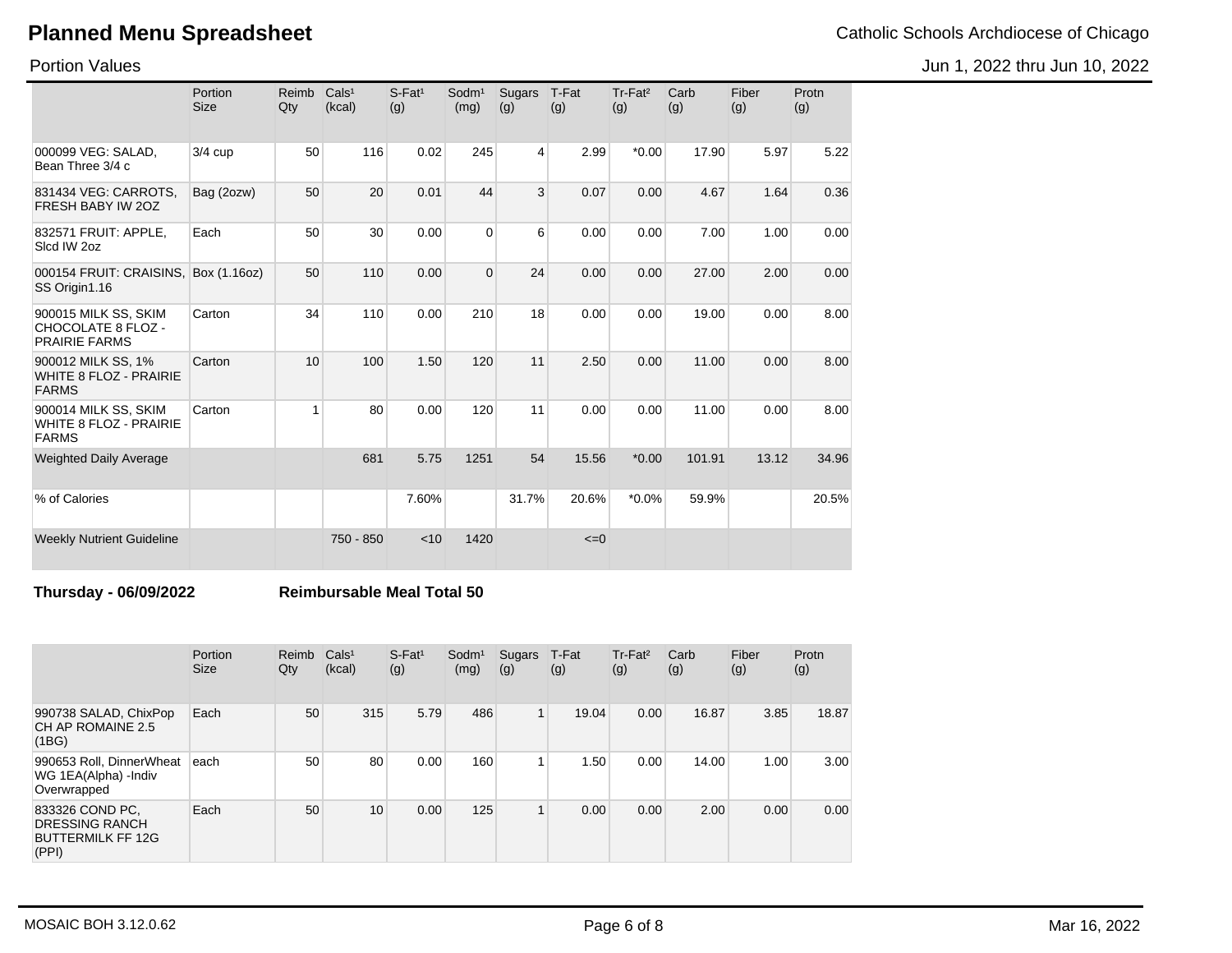Portion Values

|                                                                           | Portion<br><b>Size</b> | Reimb<br>Qty | Cals <sup>1</sup><br>(kcal) | $S$ -Fat <sup>1</sup><br>(g) | Sodm <sup>1</sup><br>(mg) | Sugars<br>(g)  | T-Fat<br>(g) | Tr-Fat <sup>2</sup><br>(g) | Carb<br>(g) | Fiber<br>(g) | Protn<br>(g) |
|---------------------------------------------------------------------------|------------------------|--------------|-----------------------------|------------------------------|---------------------------|----------------|--------------|----------------------------|-------------|--------------|--------------|
| 990723 VEG: CELERY,<br>STICKS IW 50/2OZ DOD                               | Bag (2ozw)             | 50           | 8                           | 0.02                         | 45                        | 1              | 0.10         | 0.00                       | 1.68        | 0.91         | 0.39         |
| 831434 VEG: CARROTS,<br>FRESH BABY IW 20Z                                 | Bag (2ozw)             | 50           | 20                          | 0.01                         | 44                        | 3              | 0.07         | 0.00                       | 4.67        | 1.64         | 0.36         |
| 825008 FRUIT: APPLE,<br>138CT Whole 1C                                    | Each (138ct)           | 50           | 62                          | 0.03                         | $\mathbf{1}$              | 12             | 0.20         | 0.00                       | 16.52       | 2.87         | 0.31         |
| 826343 JUICE SS,<br>Grape100% 4oz Cart                                    | Each                   | 50           | 80                          | 0.00                         | 15                        | 18             | 0.00         | 0.00                       | 18.00       | 0.00         | 1.00         |
| 831720 BRD: CRACK SS,<br><b>Bear GrhmCinnWG</b>                           | Package                | 50           | 120                         | 0.00                         | 115                       | $\overline{7}$ | 4.00         | 0.00                       | 20.00       | 1.00         | 2.00         |
| 900015 MILK SS, SKIM<br><b>CHOCOLATE 8 FLOZ -</b><br><b>PRAIRIE FARMS</b> | Carton                 | 34           | 110                         | 0.00                         | 210                       | 18             | 0.00         | 0.00                       | 19.00       | 0.00         | 8.00         |
| 900014 MILK SS, SKIM<br><b>WHITE 8 FLOZ - PRAIRIE</b><br><b>FARMS</b>     | Carton                 | 10           | 80                          | 0.00                         | 120                       | 11             | 0.00         | 0.00                       | 11.00       | 0.00         | 8.00         |
| 900012 MILK SS, 1%<br><b>WHITE 8 FLOZ - PRAIRIE</b><br><b>FARMS</b>       | Carton                 | $\mathbf{1}$ | 100                         | 1.50                         | 120                       | 11             | 2.50         | 0.00                       | 11.00       | 0.00         | 8.00         |
| <b>Weighted Daily Average</b>                                             |                        |              | 788                         | 5.89                         | 1161                      | 59             | 24.96        | 0.00                       | 109.09      | 11.27        | 33.14        |
| % of Calories                                                             |                        |              |                             | 6.73%                        |                           | 29.9%          | 28.5%        | 0.0%                       | 55.4%       |              | 16.8%        |
| <b>Weekly Nutrient Guideline</b>                                          |                        |              | 750 - 850                   | < 10                         | 1420                      |                | $\leq=0$     |                            |             |              |              |

**Friday - 06/10/2022 Reimbursable Meal Total 50**

|                                                                 | Portion<br><b>Size</b> | Reimb<br>Qty | Cals <sup>1</sup><br>(kcal) | $S$ -Fat <sup>1</sup><br>(g) | Sodm <sup>1</sup><br>(mg) | Sugars<br>(g) | T-Fat<br>(g) | $Tr-Fat2$<br>(g) | Carb<br>(g) | Fiber<br>(g) | Protn<br>(g) |
|-----------------------------------------------------------------|------------------------|--------------|-----------------------------|------------------------------|---------------------------|---------------|--------------|------------------|-------------|--------------|--------------|
| 990674 SDW BN, CHAM<br>TKY(JENNIE-O SLCD) PV<br>WG 2(2BG)(ALPHA | Sandwich               | 50           | 325                         | 6.01                         | 762                       | 4             | 12.78        | 0.00             | 28.01       | 2.00         | 22.55        |
| 828881 COND PC<br><b>MAYONNAISE FF 12G</b>                      | Each                   | 50           | 11                          | 0.03                         | 101                       | 1             | 0.10         | 0.00             | 2.57        | 0.24         | 0.06         |
| 825931 VEG: CORN, FZ<br>CKD 1/2c                                | $1/2$ Cup              | 50           | 68                          | 0.09                         |                           | 3             | 0.56         | 0.00             | 16.25       | 2.02         | 2.15         |